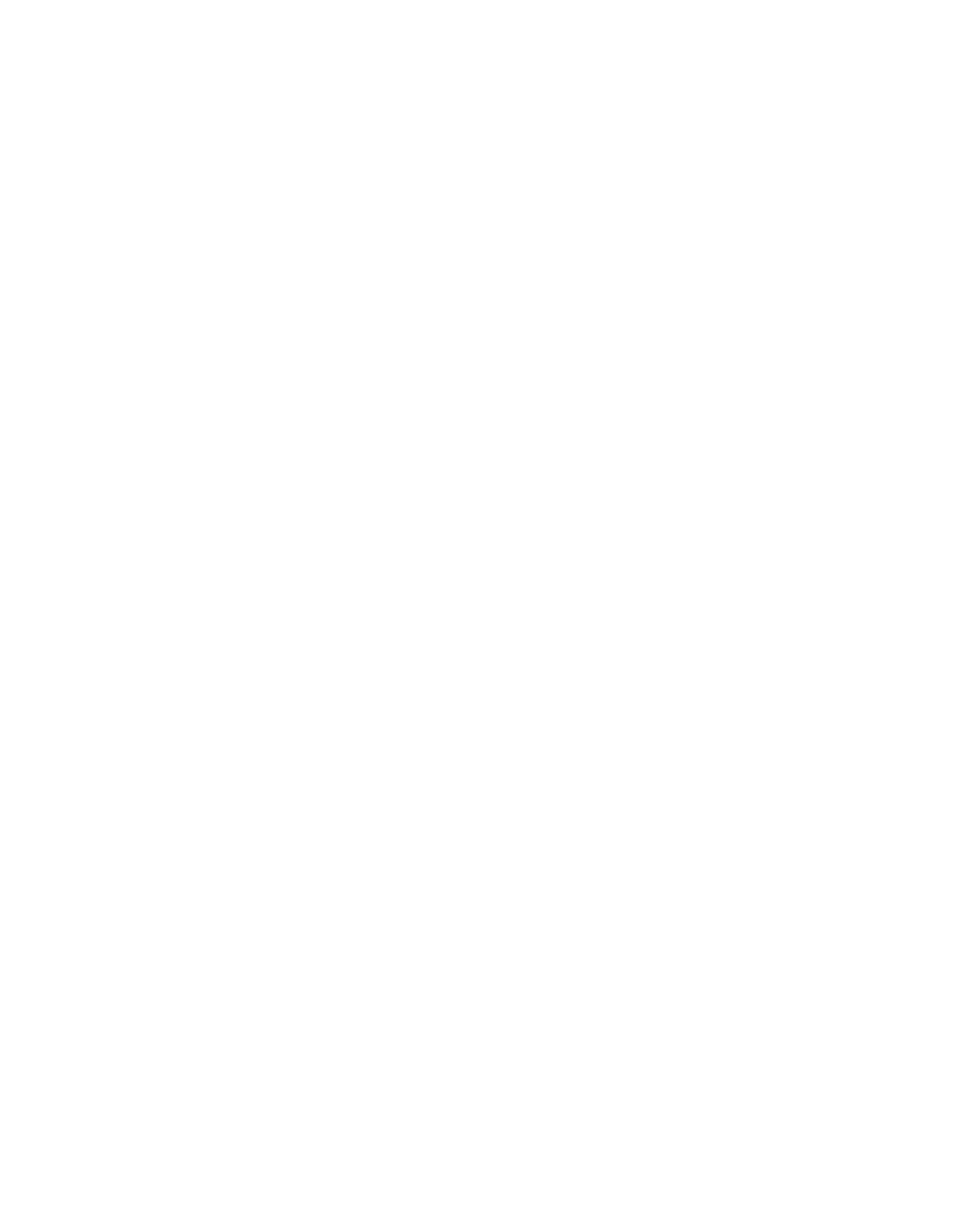| Personal Data (Applicant).<br>First Name<br>Middle<br>Last<br>City<br>$\overline{Zip}$<br>State<br><b>SECTION 2</b><br>(Eligible participant: member system employee or director) (not eligible for schools, fire depts or police depts).<br>$City$ $City$ $Cavity$ $Cavity$ $Cavity$ $Cavity$<br>Relationship to Applicant experience and the set of the set of the set of the set of the set of the set of the set of the set of the set of the set of the set of the set of the set of the set of the set of the set of the s<br><b>SECTION 3</b><br>(Transcript of previous year whether high school or college must be submitted with application)<br><b>SECTION 4</b> | <b>SECTION 1</b>                               |  |  |  |  |  |
|-----------------------------------------------------------------------------------------------------------------------------------------------------------------------------------------------------------------------------------------------------------------------------------------------------------------------------------------------------------------------------------------------------------------------------------------------------------------------------------------------------------------------------------------------------------------------------------------------------------------------------------------------------------------------------|------------------------------------------------|--|--|--|--|--|
|                                                                                                                                                                                                                                                                                                                                                                                                                                                                                                                                                                                                                                                                             |                                                |  |  |  |  |  |
|                                                                                                                                                                                                                                                                                                                                                                                                                                                                                                                                                                                                                                                                             |                                                |  |  |  |  |  |
|                                                                                                                                                                                                                                                                                                                                                                                                                                                                                                                                                                                                                                                                             |                                                |  |  |  |  |  |
|                                                                                                                                                                                                                                                                                                                                                                                                                                                                                                                                                                                                                                                                             |                                                |  |  |  |  |  |
|                                                                                                                                                                                                                                                                                                                                                                                                                                                                                                                                                                                                                                                                             |                                                |  |  |  |  |  |
|                                                                                                                                                                                                                                                                                                                                                                                                                                                                                                                                                                                                                                                                             |                                                |  |  |  |  |  |
|                                                                                                                                                                                                                                                                                                                                                                                                                                                                                                                                                                                                                                                                             |                                                |  |  |  |  |  |
|                                                                                                                                                                                                                                                                                                                                                                                                                                                                                                                                                                                                                                                                             | Eligibility Criteria (refer to official rules) |  |  |  |  |  |
|                                                                                                                                                                                                                                                                                                                                                                                                                                                                                                                                                                                                                                                                             |                                                |  |  |  |  |  |
|                                                                                                                                                                                                                                                                                                                                                                                                                                                                                                                                                                                                                                                                             |                                                |  |  |  |  |  |
|                                                                                                                                                                                                                                                                                                                                                                                                                                                                                                                                                                                                                                                                             |                                                |  |  |  |  |  |
|                                                                                                                                                                                                                                                                                                                                                                                                                                                                                                                                                                                                                                                                             |                                                |  |  |  |  |  |
|                                                                                                                                                                                                                                                                                                                                                                                                                                                                                                                                                                                                                                                                             |                                                |  |  |  |  |  |
|                                                                                                                                                                                                                                                                                                                                                                                                                                                                                                                                                                                                                                                                             |                                                |  |  |  |  |  |
|                                                                                                                                                                                                                                                                                                                                                                                                                                                                                                                                                                                                                                                                             |                                                |  |  |  |  |  |
|                                                                                                                                                                                                                                                                                                                                                                                                                                                                                                                                                                                                                                                                             |                                                |  |  |  |  |  |
|                                                                                                                                                                                                                                                                                                                                                                                                                                                                                                                                                                                                                                                                             |                                                |  |  |  |  |  |
|                                                                                                                                                                                                                                                                                                                                                                                                                                                                                                                                                                                                                                                                             |                                                |  |  |  |  |  |
|                                                                                                                                                                                                                                                                                                                                                                                                                                                                                                                                                                                                                                                                             |                                                |  |  |  |  |  |
|                                                                                                                                                                                                                                                                                                                                                                                                                                                                                                                                                                                                                                                                             |                                                |  |  |  |  |  |
|                                                                                                                                                                                                                                                                                                                                                                                                                                                                                                                                                                                                                                                                             |                                                |  |  |  |  |  |
|                                                                                                                                                                                                                                                                                                                                                                                                                                                                                                                                                                                                                                                                             |                                                |  |  |  |  |  |
|                                                                                                                                                                                                                                                                                                                                                                                                                                                                                                                                                                                                                                                                             | <b>High School Data</b>                        |  |  |  |  |  |
|                                                                                                                                                                                                                                                                                                                                                                                                                                                                                                                                                                                                                                                                             |                                                |  |  |  |  |  |
|                                                                                                                                                                                                                                                                                                                                                                                                                                                                                                                                                                                                                                                                             |                                                |  |  |  |  |  |
|                                                                                                                                                                                                                                                                                                                                                                                                                                                                                                                                                                                                                                                                             |                                                |  |  |  |  |  |
|                                                                                                                                                                                                                                                                                                                                                                                                                                                                                                                                                                                                                                                                             |                                                |  |  |  |  |  |
|                                                                                                                                                                                                                                                                                                                                                                                                                                                                                                                                                                                                                                                                             |                                                |  |  |  |  |  |
|                                                                                                                                                                                                                                                                                                                                                                                                                                                                                                                                                                                                                                                                             |                                                |  |  |  |  |  |
|                                                                                                                                                                                                                                                                                                                                                                                                                                                                                                                                                                                                                                                                             |                                                |  |  |  |  |  |
| <b>College/University Data</b>                                                                                                                                                                                                                                                                                                                                                                                                                                                                                                                                                                                                                                              |                                                |  |  |  |  |  |
|                                                                                                                                                                                                                                                                                                                                                                                                                                                                                                                                                                                                                                                                             |                                                |  |  |  |  |  |
| Is this your first year of higher education?<br><u>Let us a set of the set of the set of the set of the set of the set of the set of the set of the set of the set of the set of the set of the set of the set of the set of the s</u>                                                                                                                                                                                                                                                                                                                                                                                                                                      |                                                |  |  |  |  |  |
|                                                                                                                                                                                                                                                                                                                                                                                                                                                                                                                                                                                                                                                                             |                                                |  |  |  |  |  |
| Number of credit hours required to graduate______________________________Grade Point Average__________________                                                                                                                                                                                                                                                                                                                                                                                                                                                                                                                                                              |                                                |  |  |  |  |  |